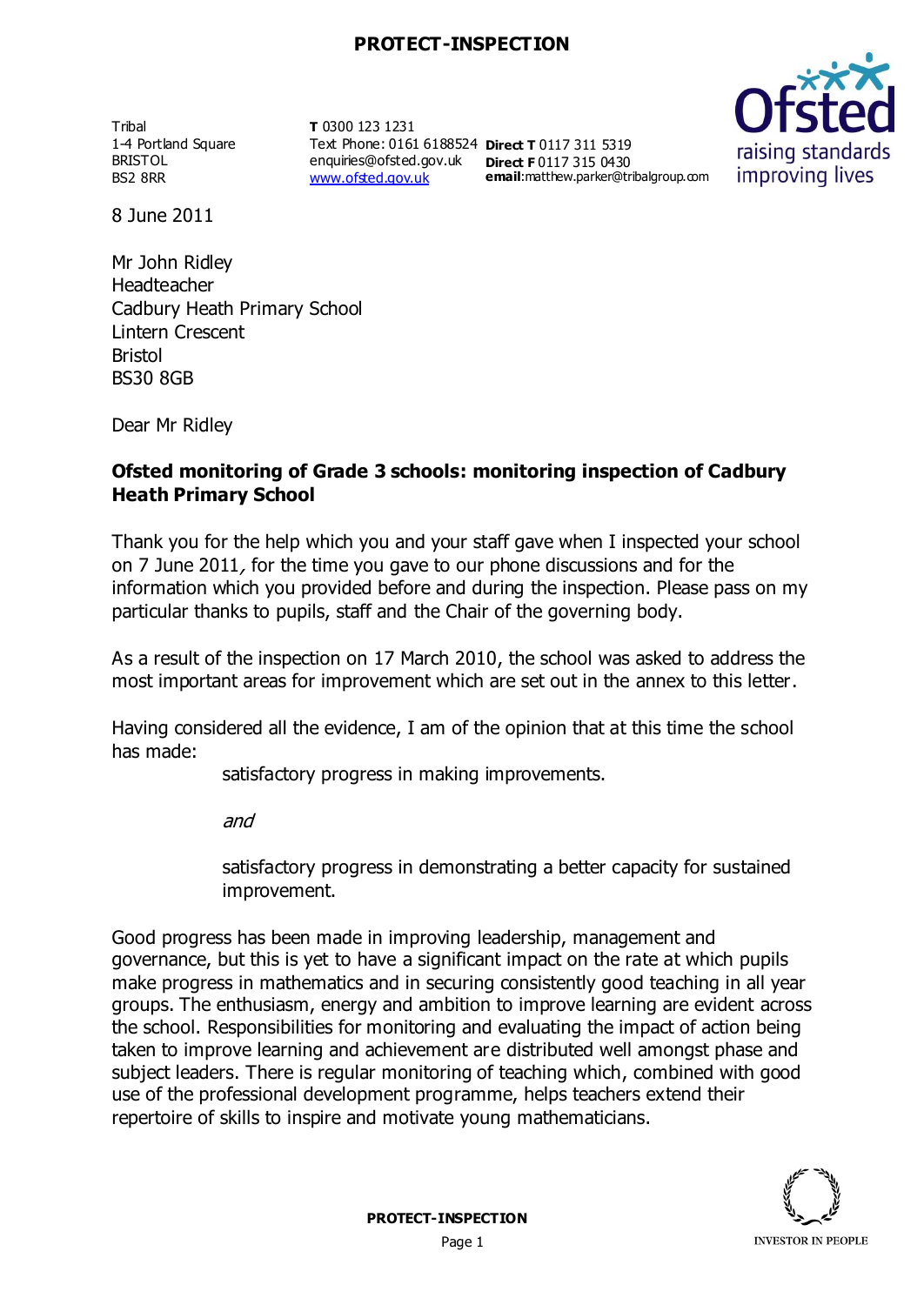### **PROTECT-INSPECTION**



Leaders and teachers are gathering accurate information on pupils' progress in English and mathematics and using this effectively to provide catch-up programmes to those pupils struggling to keep up with their peer group. The tracking system to monitor pupils' progress towards their targets has developed well since the last inspection. The use of this system, linked to regular pupil progress meetings and work scrutiny, has been effectively improved so that underachieving pupils in English and mathematics are now quickly identified and provided with effective support. The targets in individual education plans are consistent with those set by assessment leaders for these pupils and enables a coherent approach to their provision. The impact of these interventions is now being monitored and governors are routinely kept in the picture as to the impact these are having on pupils' achievement.

The governing body has grown in effectiveness and has put into place appropriate systems for keeping the school under review. The governing body is asking the right questions and, through its involvement in the strategic development plan, has a good understanding of the school's effectiveness. It responded quickly and effectively to improve the partnership with parents and this is reflected in feedback from a recent questionnaire.

The quality of teaching has some effective features but lacks consistency from one class to the next. This is a similar picture to the situation at the last inspection. The regular moderation of pupils' work deepens teachers' understanding of assessing pupils' numeracy skills but there is not yet enough precision in the way this information is fed back into daily lesson plans to ensure good learning for all. For example, lesson plans are unclear about expectations for different ability groups and, in particular, do not differentiate sufficiently for those of average ability in the mixed age and ability classes. The expectations for those pupils identified as underachieving in Years 3 to 6 are not explicit and evaluation of their learning is not always undertaken. Whilst teachers' discussions with pupils at various points in the mathematics lessons reflect the positive relationships, the questioning and other forms of checking by teachers do not spur on learning for all pupils. Mathematics lessons are pacy, but not all provide good opportunities for pupils to reflect on what they have learnt or gain feedback on their learning. The marking of pupils' work in mathematics has improved. Pupils reported that marking helped them understand where they are getting better and what they needed to improve to meet their targets.

The mathematics moderated teacher assessments of Year 6 pupils in 2010 showed an improvement on those of the national test results of 2009. In the main, this was due to additional support and teaching provided for groups of lower attaining pupils. The school's assessment data and the progress seen in lessons during this inspection still show inconsistencies in pupils' progress in mathematics across Years 3 to 6. More attention is now given to calculation, problem solving and mental arithmetic in mathematics lessons and visible emphasis on these aspects of mathematics in classroom displays are helping to improve progress and the quality of teaching. The

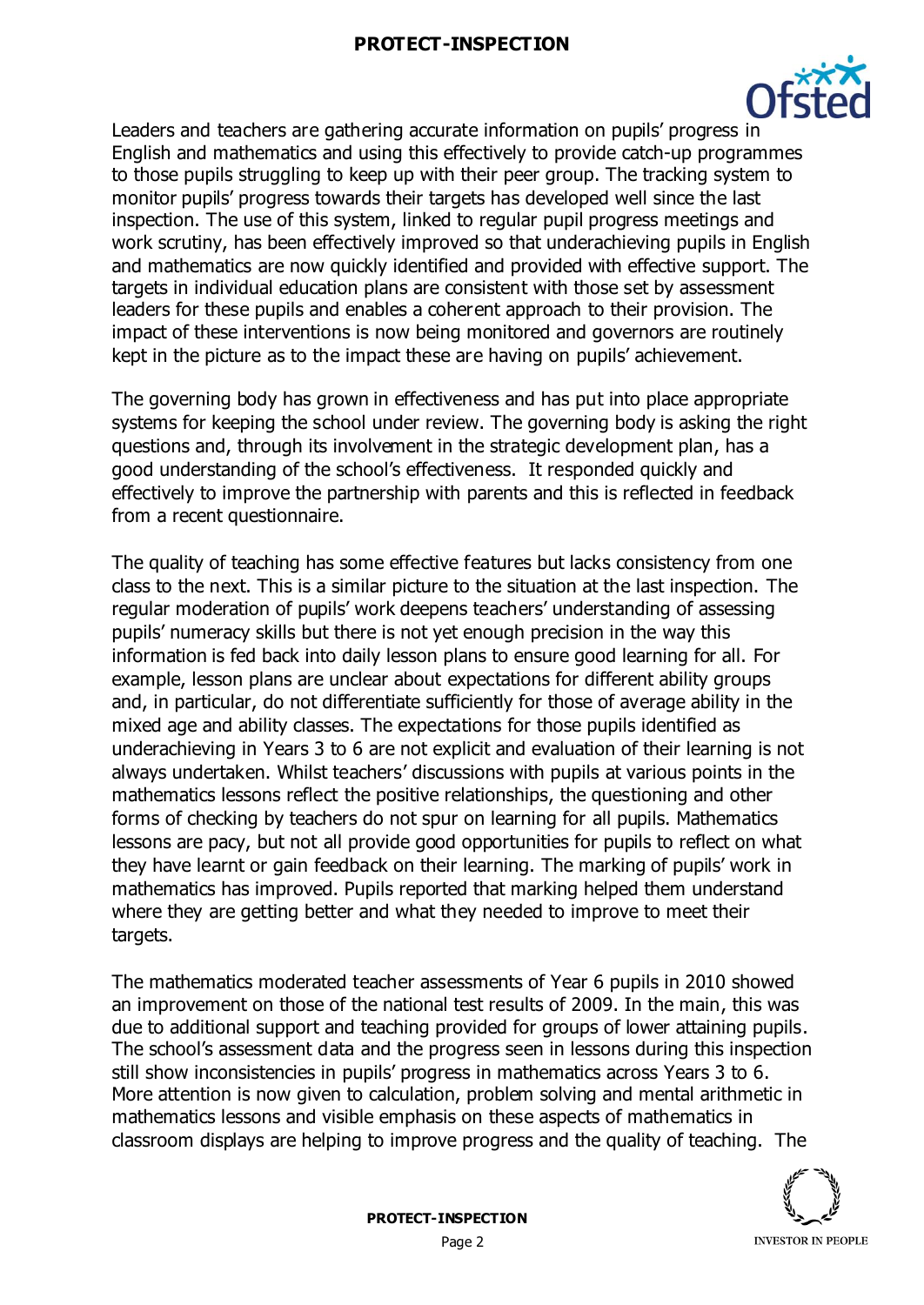## **PROTECT-INSPECTION**



school has plans to incorporate greater opportunity for pupils to use and apply their mathematics skills in other subjects.

The school is now receiving enhanced local authority support. They provide consultants to support and strengthen strategic planning and their effectiveness in evaluating its impact. The local authority's support has been particularly effective in this area and is helping improve the capacity of senior and middle leaders. The local authority brokers a programme of staff training in teaching mathematics that is helping secure teachers' expertise. It also provides good support to the governing body in its role in holding senior leaders to account for raising standards, particularly in mathematics.

I hope that you have found the inspection helpful in promoting improvement in your school. This letter will be posted on the Ofsted website.

Yours sincerely

## Jonathan Palk **Her Majesty's Inspector**

**Once the school has had 24 hours to report any factual inaccuracies**, the post-inspection letter is copied as appropriate to the following:

- Appropriate authority Chair of the Governing Body/Interim Executive Board
- Local authority except for academies
- Contractor providing support services on behalf of the local authority where appropriate
- Diocese for voluntary aided and voluntary controlled schools
- The person or body responsible for appointing foundation governors if the scho ol has a foundation.

#### **The letters should also be copied electronically to:**

each member of the inspection team,

#### **A copy with editing marked up should be forwarded to the:**

Lead inspector